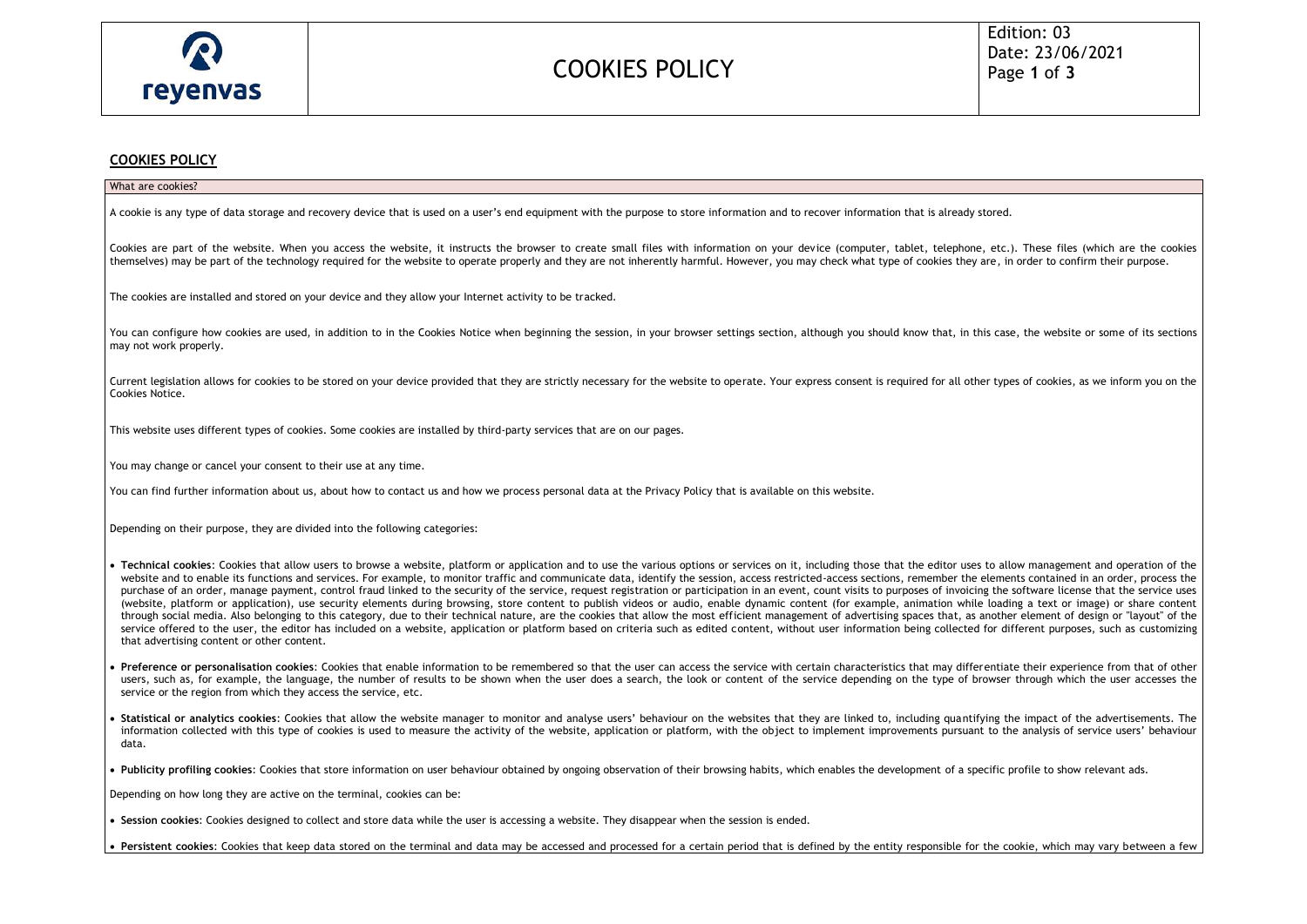

## COOKIES POLICY

minutes to several years.

#### What cookies do we use?

This website uses the following cookies (differentiated depending on the organisation that manages them):

- **First-party cookies:** Cookies sent to the user's terminal from equipment or a domain managed by the data processor and from where the service requested by the user is provided.
- **Third-party cookies**: Cookies sent to the user's equipment from equipment or from a domain not managed by the data processor, but by another entity that processes the data obtained from the cookies.

Below is a list of the identity of these third-parties.

• **Google Analytics**: It stores cookies to produce statistics on the website's traffic and visitor volume. You can configure your acceptance through the cookies notice plug-in.

In the case of Google Analytics cookies, these may entail an international data transfer. Further information can be found, and any right contained in this communication may be exercised, directly with Google: Google [Information](about:blank)

. Social Media: They may use connectors to various social media such as Twitter, Facebook, LinkedIn, etc. If the user decides to use the social registration, they authorise the social media to store a persistent cookie that remembers their user ID in the service, speeding up user access to digital editions in subsequent visits. Each social media uses its own cookies so that you can click on Like or Share-type buttons. To exercise any of these rights you must communicate directly with each social media Facebook - [Information](about:blank) - LinkedIn - Information - Instagram - Information - Youtube - Information - Twitter - Information - Vimeo - Information - Vimeo - In

#### Additional notes

• This website and its legal representatives take no responsibility for the content or the accuracy of the privacy policies that the third-parties mentioned in this cookies policy may have in place.

• The internet browsers are the tools in charge of storing the cookies, and in order to exercise your right to their elimination or deactivation you must access the browsers. This website and its legal representatives cann guarantee the proper handling or mishandling of the cookies by the said browsers.

• In some cases, it may be necessary to install cookies so that the browser will not forget your decision to not accept them.

• If you have any question or concern about this cookies policy, please do not hesitate to communicate with us through the contact listed on the privacy policy on this website.

Ways to reconfigure or deactivate cookies

You may, at any time, reconfigure your cookies preferences by clicking on the dark grey Cookies Configuration tab that is shown on the bottom left-hand side of your screen.

As well as through the Cookie Notice, you can configure your browser to reject all cookies. However, some of the website features or services may not work properly without cookies. Most browsers will allow you to fully deactivate the cookies, so that you will be able to choose which cookies you want operating on this website at any time by changing the configuration on your browser.

As a guarantee complementing the previously provided information, the user may at any time revoke the operation of cookies on this website through the following links:

- For Internet Explorer, please [click here](about:blank)
- For Google Chrome, please [click here](about:blank)
- For Safari, pleas[e click here](about:blank)
- For FireFox, pleas[e click here](about:blank)
- For Safari iOS, pleas[e click here](about:blank)